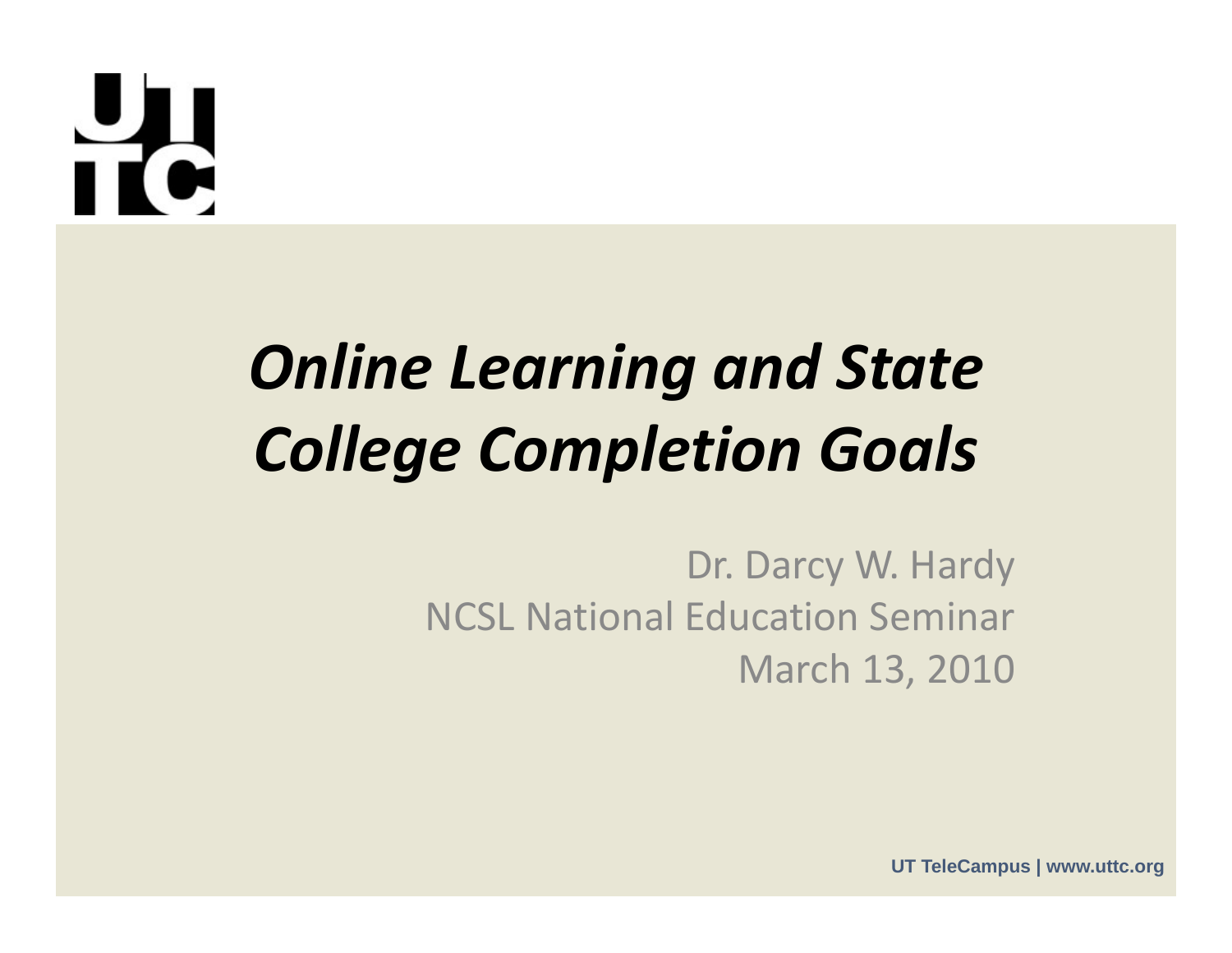## řć

### **Quality**

- Institutional commitment
- Development vs. Production
- There is no one best technology for delivery –– Instructional design is key
- PowerPoint is not content
- Levels of interaction/engagement
- Assessment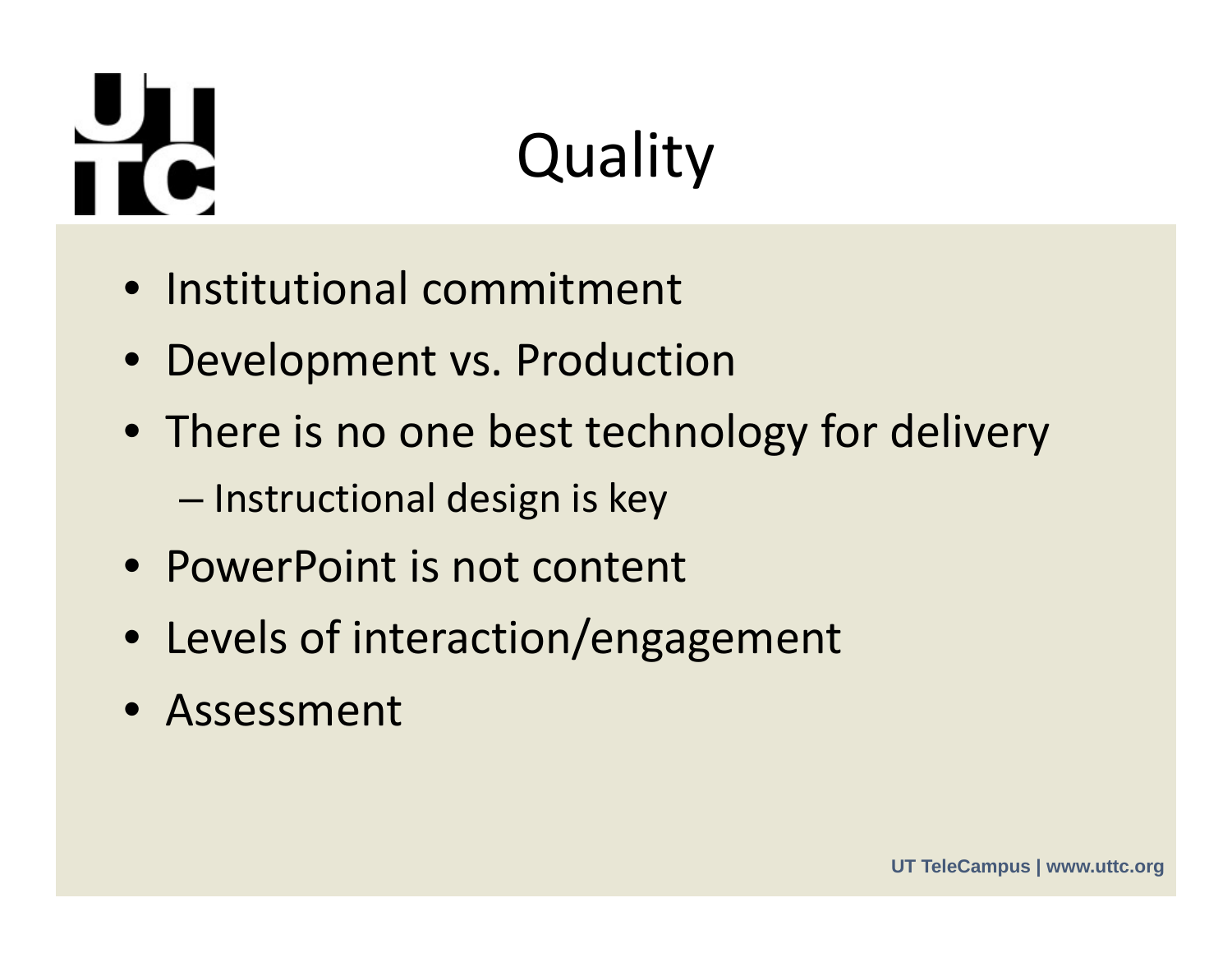# řt

- *Closing the Gaps: The Texas Higher Education Plan*
	- – $-$  In Participation : increase the overall TX HE participation rate from 5.0% in 2000 to 5.6% by 2010 and to 5.7% by 2015 (630K more students)
	- In Success: increase the overall number of students completing bachelor's degrees, associate's degrees and certificates to 171K by 2010 and to 210K by 2015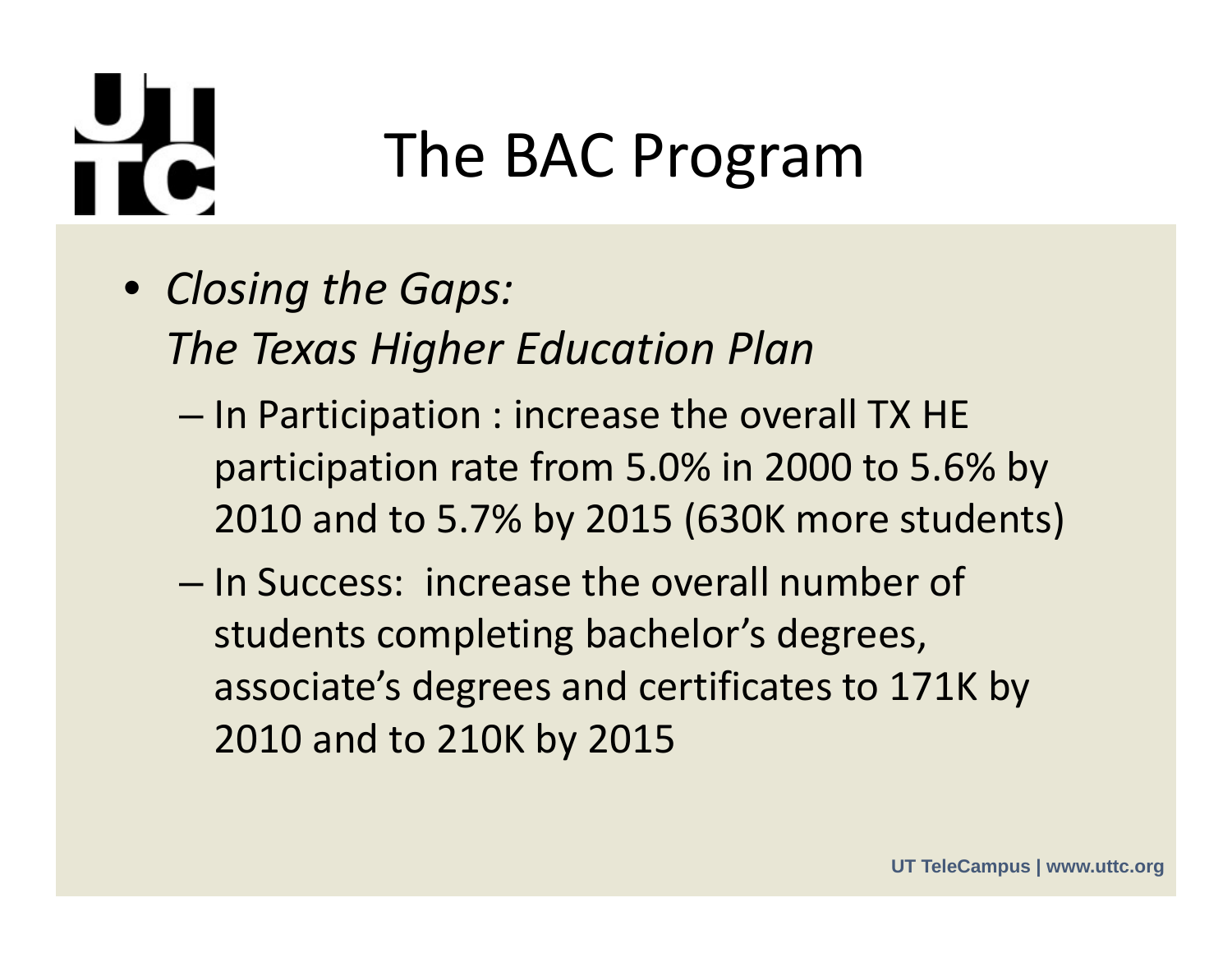# iť.

- •Partnership with UT System institutions
- • Targets the ~3.5 million Texans who started college but never finished
- • Project will focus first on counties identified with either high percentages of population with some college/no degree, or high headcount populations with some college/no degree, or both, followed by select major metropolitan areas with dense populations (15 markets will be targeted).
- $\bullet$ • Three Hispanic-serving institutions will participate in the BAC program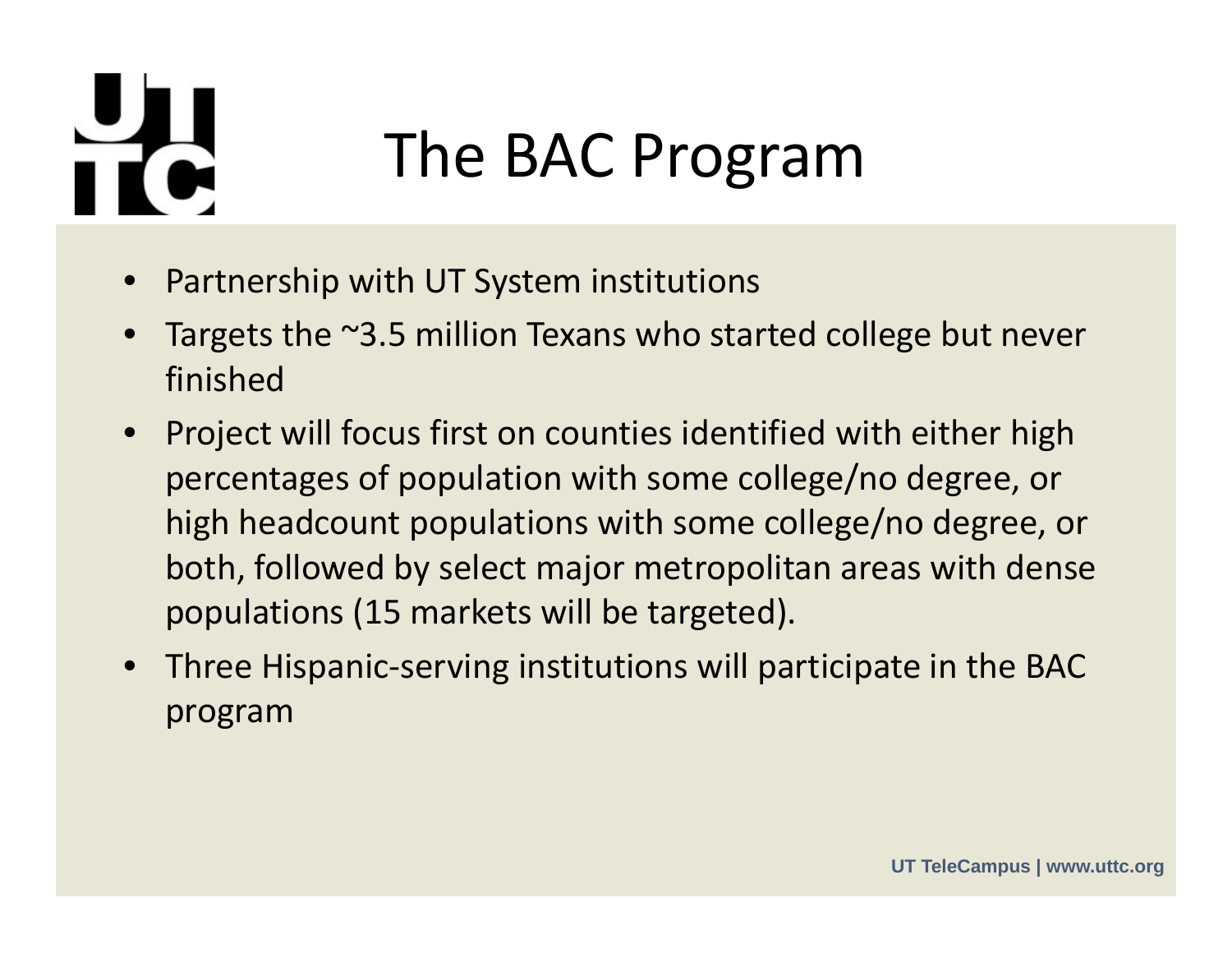# iť.

- • Starting with three accelerated degrees to be conferred by UT Arlington (University Studies degree), UT El Paso (Multidisciplinary degree) and UT Permian Basin (Humanities degree).
- Five terms per year; 7‐8 week courses
- • $\bullet$  BAC goal is to enroll 2,250 students first year, 9,150 in second year, and 24,075 in third year.
- $\bullet$  High quality instructional design standards, faculty trained in online instruction, common tuition structure, scalable course model for large‐scale participation, and robust marketing plan to attract returning adults.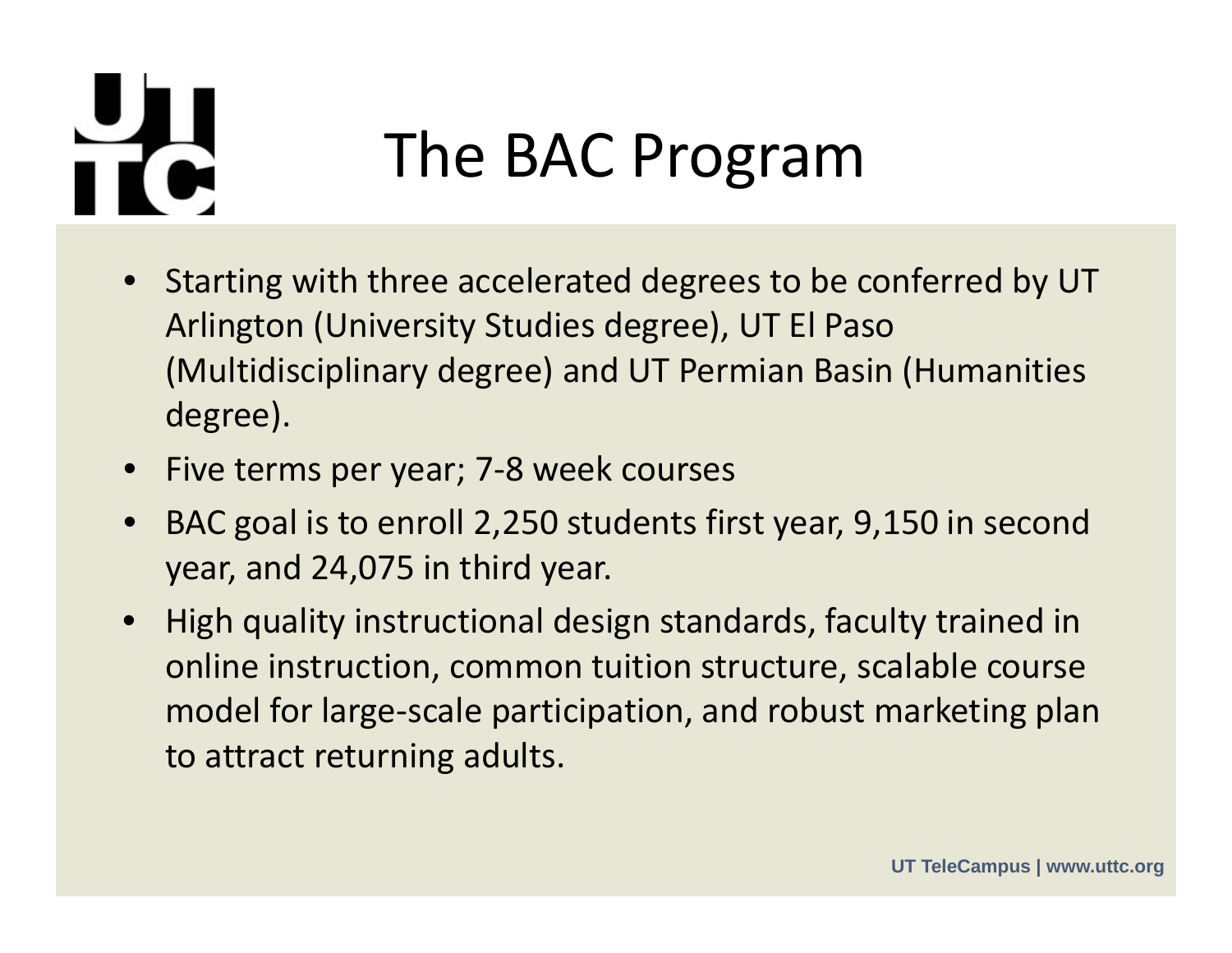## Td

- Student support services to include:
	- –24x7x365 help desk
	- –24x7x365 access to online tutoring and writing center
	- – $-$  degree audit software enabled on the BAC site
	- – $-$  streamline transfer credit approval for advisors
	- student support staff available via e-mail and toll-free phone
	- $-$  designated liaisons in key offices at each participating institution
	- – $-$  articulation agreements with community colleges